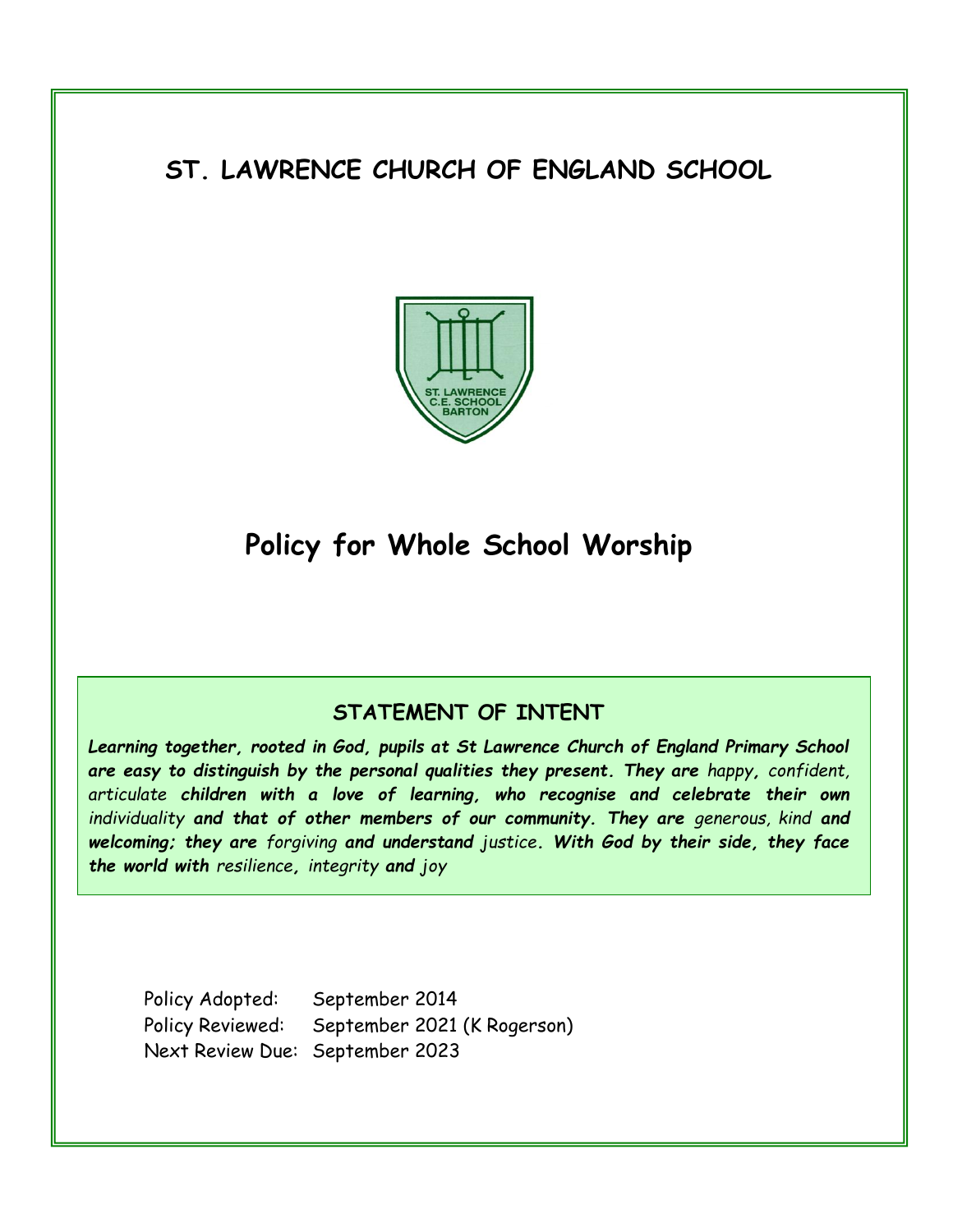# **1. Fundamentals**

#### (a) Christian emphasis

In this Church of England Voluntary Aided School, Collective worship is in conformity with the ethos statement and the rites, practices and doctrines of the Church of England as laid down in the Trust Deed.

The school's ethos statement is:

Recognising its historic foundation, the school will preserve and develop its religious character in accordance with the principles of the Church of England and in partnership with the Church at parish and diocesan level.

The school aims to serve its community by providing an education of the highest quality within the context of Christian belief and practice. It encourages an understanding of the meaning and significance of faith, and promotes Christian values through the experience it offers to all its pupils.

# The school's Trust Deed

*In accordance with The School Standards and Framework Act, 1998, Section 69 (4) and Schedule 20, section 5, the Collective Worship provided in the school, in the absence of a Trust Deed, is in accordance with designation of the religious character of the school by the Secretary of State.*

- (b) Collective Worship contributes to the working out of our **Ethos Statement** through our **Mission Statement** and the **aims** and **ethos** of the school, and therefore to the Christian Education we provide. It also contributes to the celebration and exploration of the values of our school.
- (c) Collective Worship is at the heart of our school life and the Governors see it as an essential part of all pupils' education. As such we are concerned to resource it properly and ensure that it is of the highest standard. The worship and prayer life of the school is not limited to the legally required daily acts of worship. Opportunities will be taken to use prayer and meditation exercises in the curriculum generally and at the end of (morning and afternoon) sessions as well as graces before lunch and hometime.
- (d) The Church of England Heritage Forms of worship within our denomination differ and these differences enable us to provide a varied range of approaches to worship whilst remaining true to our Trust Deeds. As well as drawing on our denominational heritage, we also occasionally expect to draw on the rich tapestry of practice in the world-wide Christian Church.
- (e) Whatever the approaches, we expect that pupils will be introduced to the key beliefs and aspects of the Christian faith and helped to explore them. These would include:
	- The nature of God as Father, Son and Holy Spirit;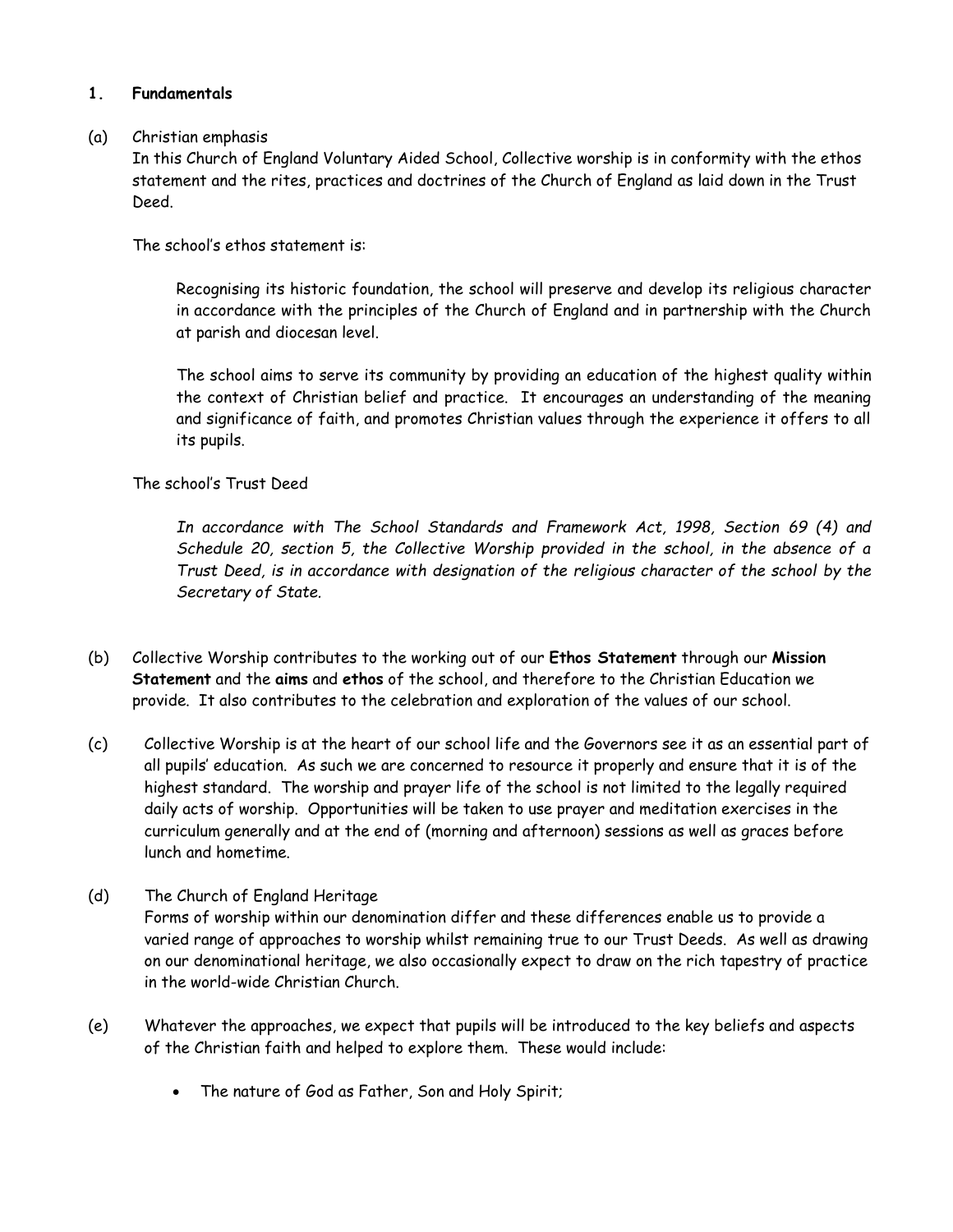- The nature of human beings as children of God, part of his creation and, though sinful, destined for eternal life;
- Jesus as the Son of God who, through his life, death and resurrection, broke the power of evil and restored humanity's relationship with God;
- The central values of forgiveness, selfless love, redemption, goodness, compassion and charity;
- The central place of the Bible as a source of knowledge about God and Jesus and as a source of inspiration and guidance;
- The importance of prayer;
- The central symbols of Christianity;
- The cycle of the Church year.
- (f) The links with St Lawrence Church.

The school celebrates and enjoys close links with St Lawrence Church. The Vicar leads weekly worship in school and also assists with the teaching of aspects of the Religious Education Curriculum. A half termly whole school Eucharist Service is held in the church and parents are warmly welcomed. Our end of term services in church are particularly well attended; the school, parents and parishioners come together to celebrate the previous term and prepare for the next. Once a year, on Education Sunday, the church visits school. Members of the congregation are warmly welcomed and parents serve refreshments in order to return the hospitality offered to them at weekly services. The headteacher regularly attends Sunday Services and is a member of the Church Worship Committee, attending regular meetings to plan worship and discuss the impact that services have had on the community in general and the school in particular.

# **Aims**

- To encounter a faith that is alive and relevant
- To experience the joy of celebrating God's love
- To be part of the world wide Christian community
- To work with God for the benefit of others
- (g) Collective Worship and Assembly

The school meets together for Collective Worship but there will be times when we assemble together for other purposes, e.g. important notices and announcements. Such 'assembly' times are legally distinct from Collective Worship and parents' rights to withdraw their children do not apply.

- (h) Worship in the school, while reflecting our denomination, will take into account the levels of development of pupils.
- (i) The provision of collective worship conforms to Diocesan policy.
- (j) The relationship to Denominational Religious Education.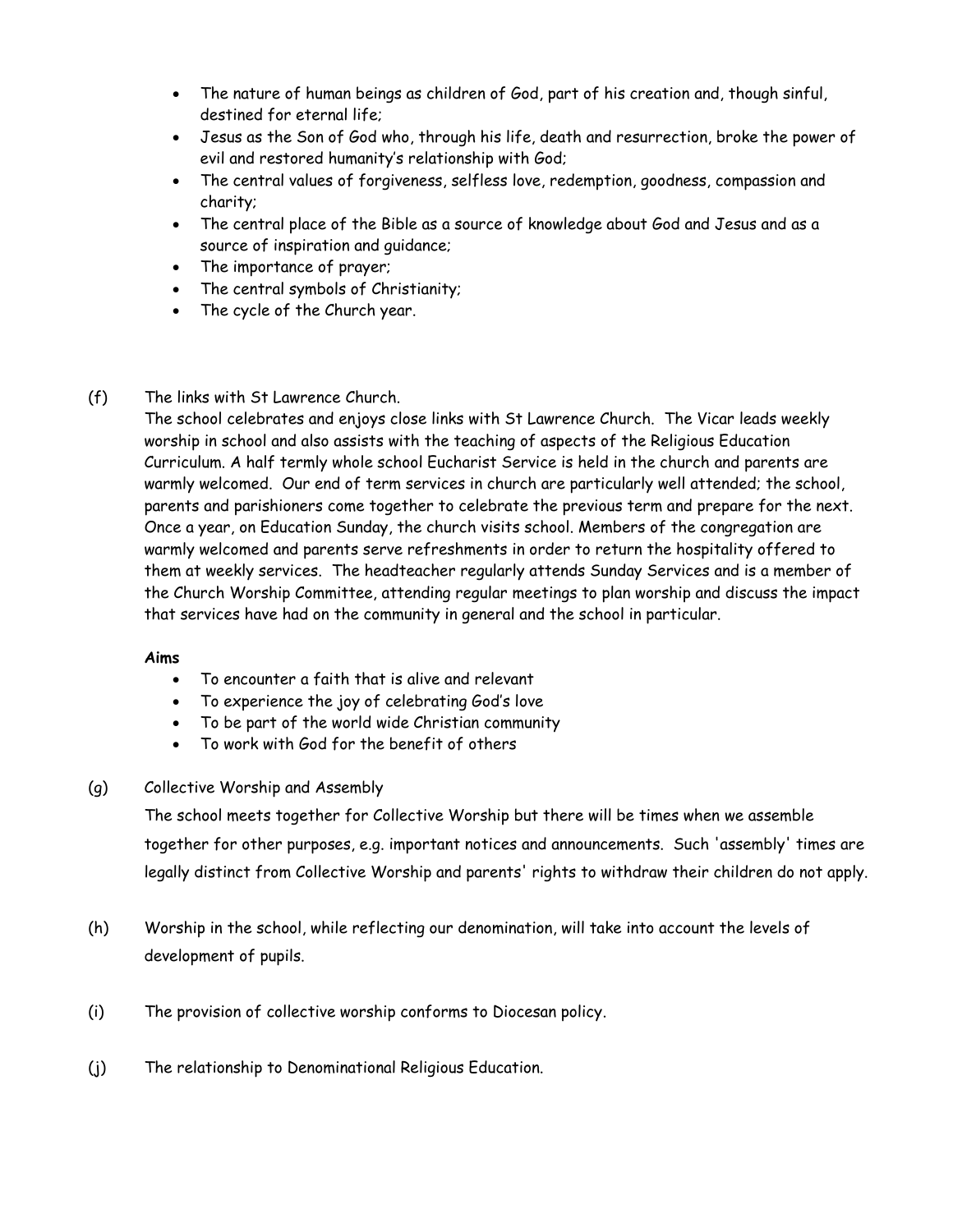Worship and Religious Educations sessions are closely interconnected. Links to studies of other world religions are explored through collective worship as children present their learning to the other children. God's Big Story is also taught through Religious Education sessions and referred to in our acts of collective worship.

### **2. Responsibility for the policy**

- (a) This policy was adopted by the Governing Body in September 2014 and is updated bi-annually. It was written (and reviewed) by the Collective Worship Co-ordinator in consultation with the Headteacher, local clergy
- (b) Responsibility for the implementation of this policy falls to the Headteacher (Mrs J Goodwin) and the Collective Worship Co-ordinator (Mrs K Rogerson).

#### **3. Statement of broad aims**

- To encounter a faith that is alive and relevant
- To experience the joy of celebrating God's love
- To be part of the world wide Christian community
- To work with God for the benefit of others

# **4. Organisation and Delivery**

a) Collective worship will take place according to the following rota:

| <b>MONDAY</b>   | Whole School Collective Worship | Led by the Headteacher following termly themes<br>based on the church's year and the school's<br>Christian Values for Life but also responding to<br>significant world events                                            |
|-----------------|---------------------------------|--------------------------------------------------------------------------------------------------------------------------------------------------------------------------------------------------------------------------|
| <b>TUESDAY</b>  | Class Worship                   | Led by members of staff and based on a common<br>worship theme using Roots and Fruits resources                                                                                                                          |
| WEDNESDAY       | Whole School Worship            | Led by the Vicar of St Lawrence Church following<br>termly themes as above and rooted in the Bible.                                                                                                                      |
| <b>THURSDAY</b> | Whole School Hymn Practice      | Led by members of staff on a rota basis. Hymn<br>practice includes the use of Christian symbols, e.g.<br>candle and responses e.g. The Lord be With You.<br>The session ends with a time for reflection and a<br>prayer. |
| <b>FRIDAY</b>   | Family Worship                  | This very popular celebration worship is led by the<br>headteacher or other member of the leadership<br>team. Parents are invited to attend.                                                                             |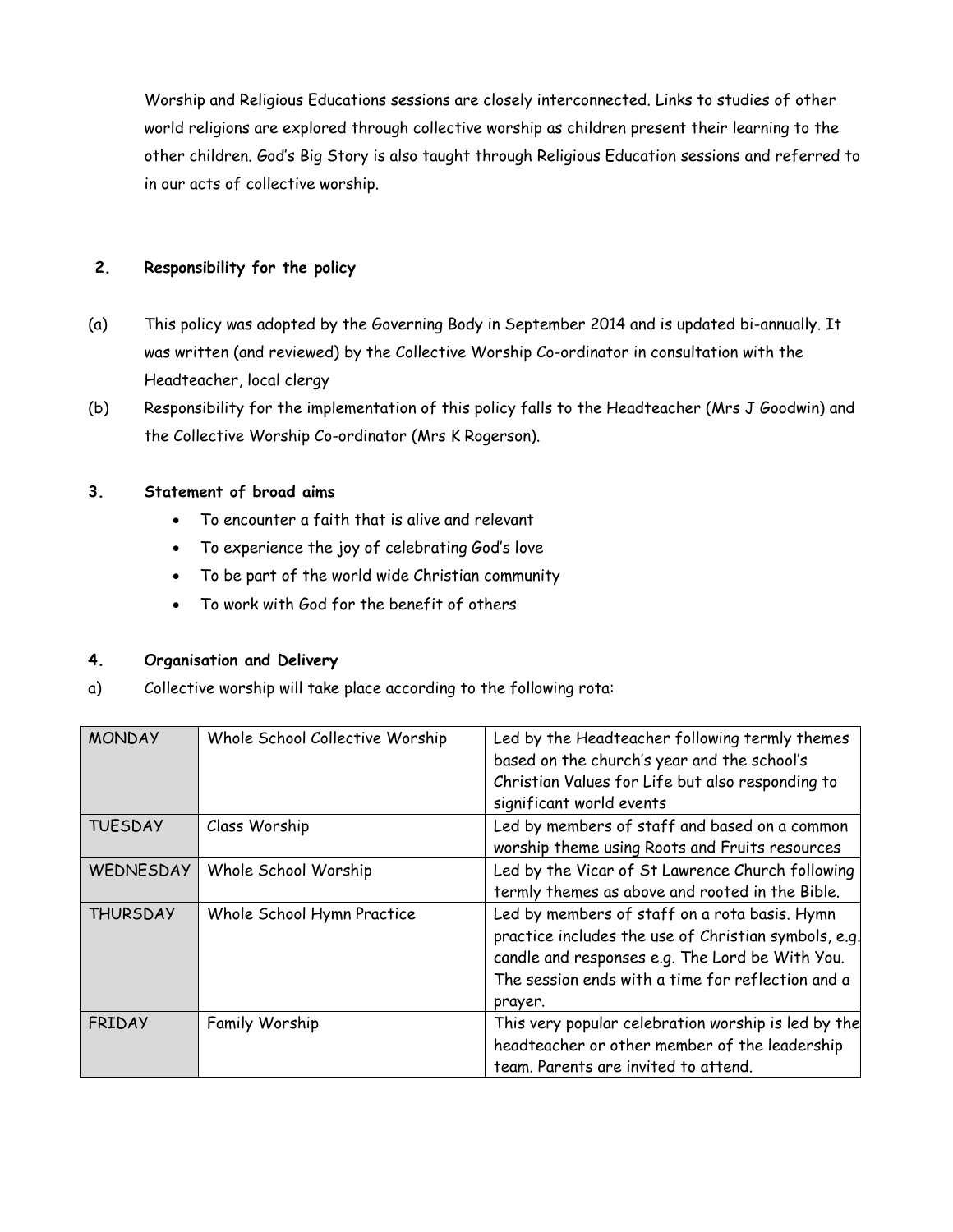- b) Collective worship will be led by different people depending on the content of the worship. This will vary between staff, pupils, local clergy, visitors, governors.
- c) The approximate length of collective worship is 30 minutes. Though worship is not designated as curriculum time under current DfES regulations, it is a major aspect of the whole curriculum provided by the school. Worship is a vehicle for exploring aspects of the National Curriculum and Religious Education and frequently involves teaching and learning activities such as discussion and question and answer. Pupils may be read to or instructed or they may be asked to listen to readings or to think about and respond to a stimulus such as a work of art.

Worship is also concerned with the celebration of the curriculum, with pupils displaying or recounting details of what they have learnt. Frequently pupils are involved in leading worship or performing through dance, drama or music.

When any such activities occur, they may be counted as teaching time even though they take place within worship. It is appropriate that, in a Church school, worship and learning is seen as a seamless whole even though, for the purposes of recording teaching time, we distinguish between the two.

- d) Parents and families are invited to join worship every Friday for our whole school family worship. In addition to this, any parents and family members of children leading a collective worship will be welcome to attend those times. Governors are welcome to join any collective worship on any day.
- e) A sense of worship will be built through the use of music, singing, and a calm and orderly entrance and exit to the hall. The hall is decorated with our own artwork depicting God's Big Story and the stained-glass windows in the hall. The candles are lit on the worship table at the beginning of each collective worship and the children are encouraged to keep a moment of silent thought as the candles are lit.
- f) Notices will be distinguished from the act of collective worship by only announcing them after the final prayer and as the last thing before the children leave the worship space. Where appropriate, notices will be given by someone other than the worship leader.
- g) Worship in the form of a Eucharist Service takes place in Church each half term. These worships are planned by the Worship Committee of which the Headteacher and Vicar are members. Children are heavily involved in the Eucharist Service – leading prayers, receiving the grapes from the altar, talking the candles, bread and wine to the altar.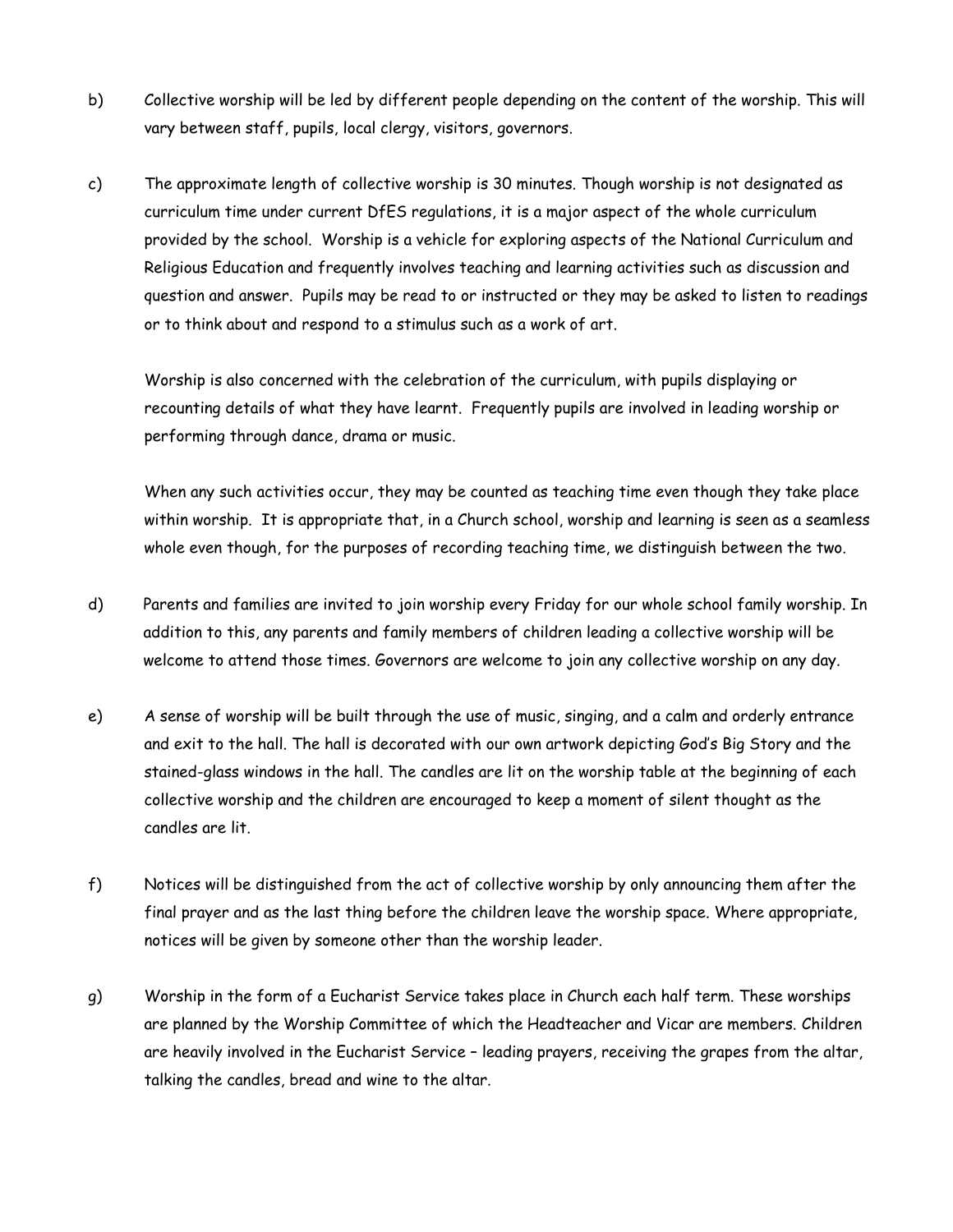- h) The school has a flexible approach to worship and works closely with families to enable every child to be part of the daily act of worship. Parents may however request that their child is withdrawn from worship if they prefer. Children who are not included in worship will be allowed to remain in class with a member of staff. Parents do not have to explain or give reasons for their request; this right of withdrawal complies with the School Standards and Framework Act 1998.
- j) Because of the importance placed on the worshipping life of the school, children will not be withdrawn for extra tuition, music lessons etc.
- k) Children will enter the worship space in an orderly manner and sit in their year groups facing the worship leader. Where needed, an aisle will be left down the middle of the space for children and adults to move around. When collective worship is to take place in church, the children are to walk to church in their year groups and sit in their year groups within church. Where parents, families and governors join us in church worship, they will be invited to sit at the back of the church or in the side aisles. Children will remain sitting with their class even if their parents are present.

#### **5 Content and Approaches**

- (a) Class worships focus on one of our school values and are underpinned by biblical and theological grounding using the Roots and Fruits resources. Whole school worships endeavour to put the school values into an everyday context using examples of courageous advocates from society as a whole and our local community. Over the course of two years, the children learn about each of our 12 school values and their grounding in theology and demonstrations of them in life. We also cover key events in the life of the church, world religious festivals and celebrations, and the Christian calendar.
- (b) Key events in the life of the church (eg saints days, Pentecost, harvest etc.) and world religious festivals and celebrations (Diwali, Eid) will be focused on in our collective worship at the appropriate times in the year. Our school values are on a rolling two yearly programme for us to focus on one per half term and really dive deeply into the theology and importance of each value. Celebrations of curriculum work and children's individual successes will take place weekly as part of our whole school family worship.
- (c) A wide range of approaches are to be used, e.g. adult and pupil led, story telling, music and movement, drama (rehearsed and improvised), visual aids, role play etc.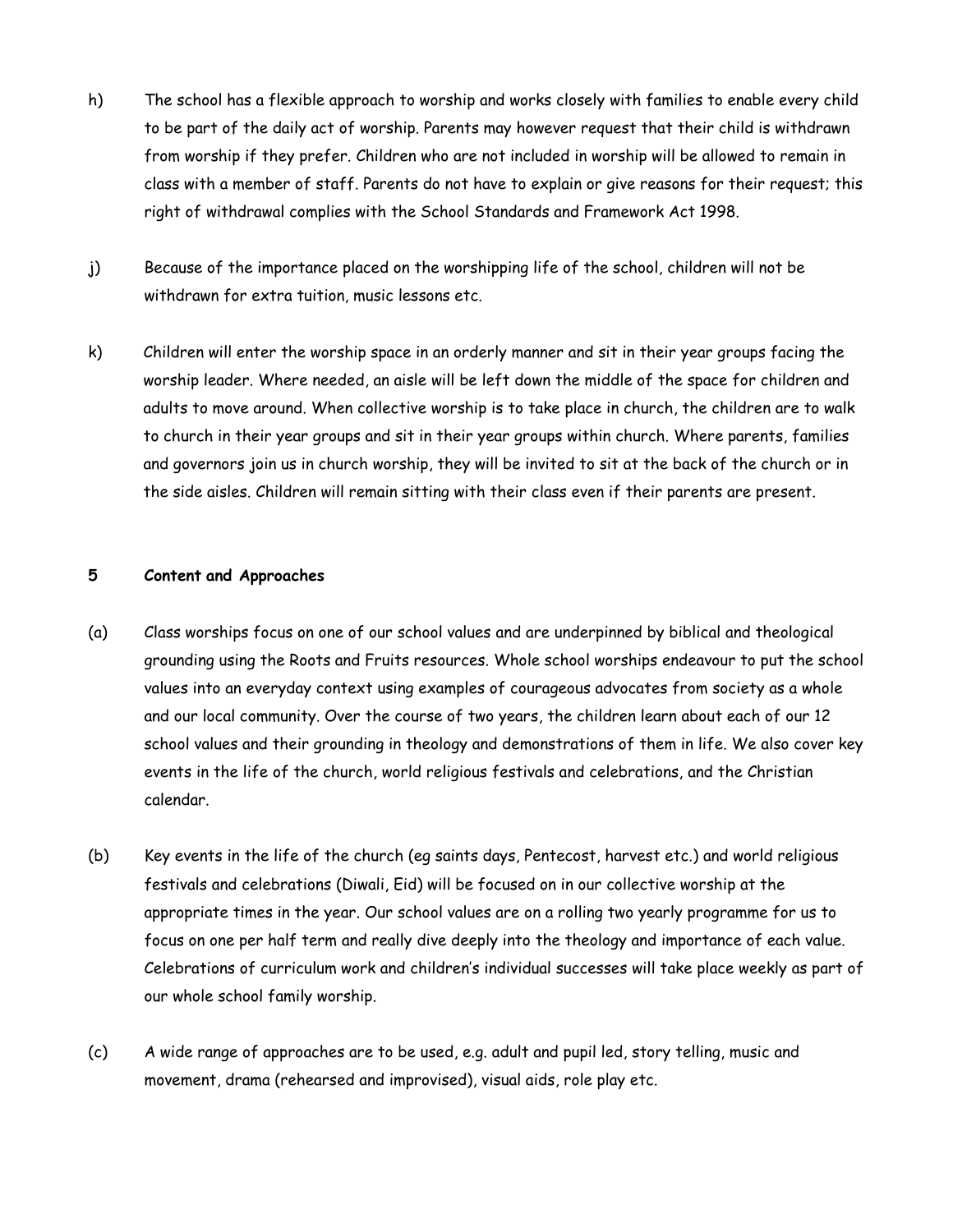#### **6. Resources**

- a) The appropriateness, coverage of and relevance of the resources for worship is reviewed regularly. Should new resources be required, these are purchased at the discretion of the headteacher.
- *b)* Resources such as Roots and Fruits, Jack in the box worship, historical religious artworks and visual aids, story books and music are kept in the Worship Resources cupboard within the Collective Worship Co-ordinator's classroom.

# **7. Consultation, Management, Recording and Review**

- a) Each half term there is a meeting of the Worship and Values committee (consisting of staff, pupils, governor and clergy) in which the upcoming school value is discussed. The committee decide upon the texts, images and real-life examples to use in the illustration of the value. The children from the committee then script their own worship to support the delivery for the half term. A worship questionnaire is undertaken at least once per year to gauge the children's thoughts and suggestions for how to improve worship.
- b) All new staff to school undertake training provided from the diocese to support them in the delivery of collective worship. As new CPD opportunities arise, staff are invited to undertake these courses.
- c) Each act of worship will be recorded in a variety of ways. Class worships will be recorded in the class worship books (including pictures, children's thoughts, work created in response to the worship). Whole school worship will be recorded in the WAV committee record book by a nominated member of the committee. Staff running the worship will record their content, next steps and any evaluation of the worship on the evaluation proforma saved on the server.
- d) Once per term the Collective Worship Co-ordinator will attend a worship with the sole purpose of observing the children's participation within the worship. Class worship books will be collected in for scrutiny as part of the regular monitoring of RE and Worship. The worship evaluation proforma will be regularly monitored for any evaluations showing possible improvements to the way worship is delivered. These findings will all be reported to the RE and Worship governor on at least a termly basis for further reporting to the wider governing body.

# **The legal requirements for Collective Worship in our school**

**(a) Legal Basis**